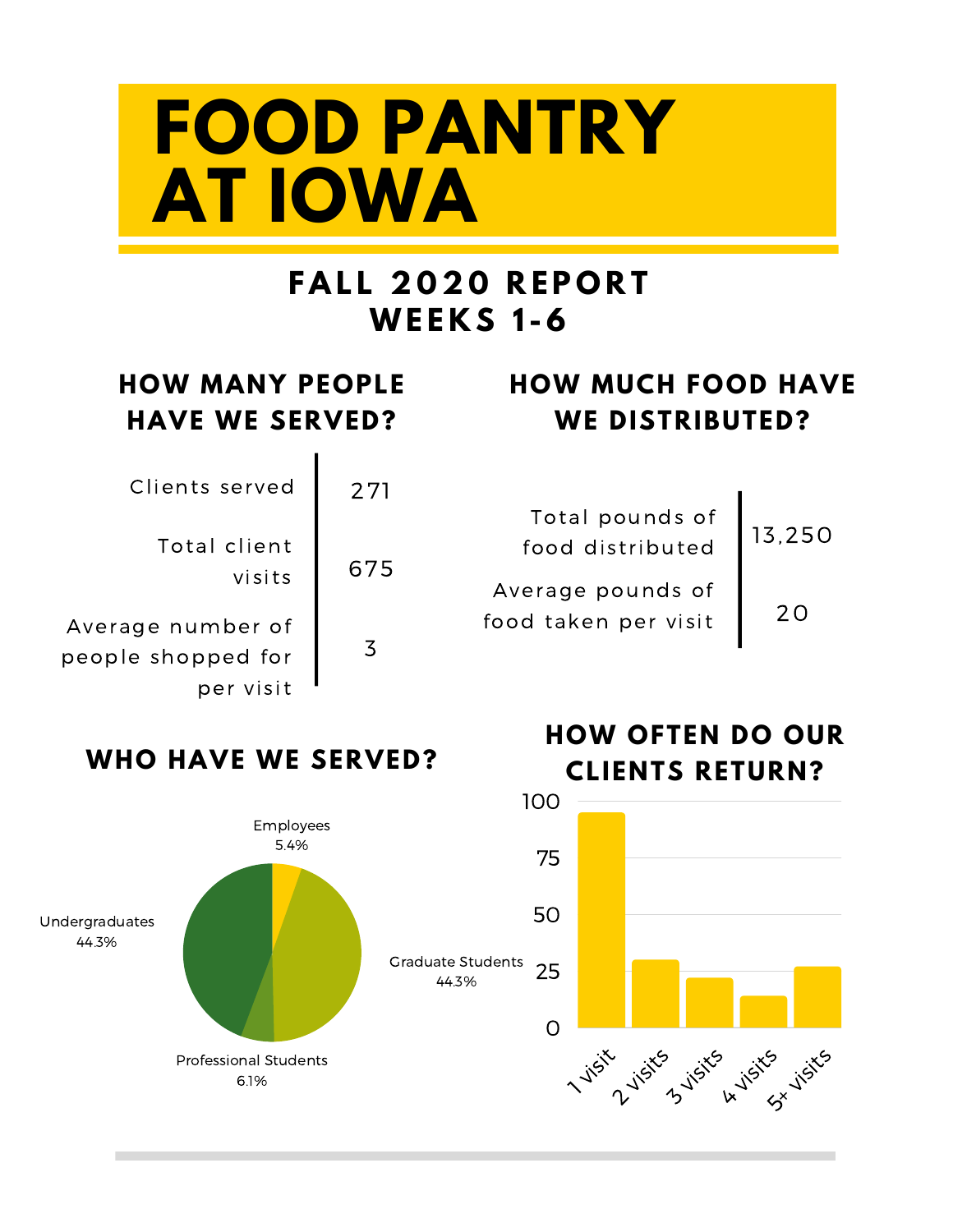# **COMPARISON TO FALL 2019**

**POUNDS OF FOOD DISTRIBUTED**



Our new partnership with HACAP and our new space allow us to serve **3 times as many clients** and distribute **5 times as much food** per week compared to this period of time last year.